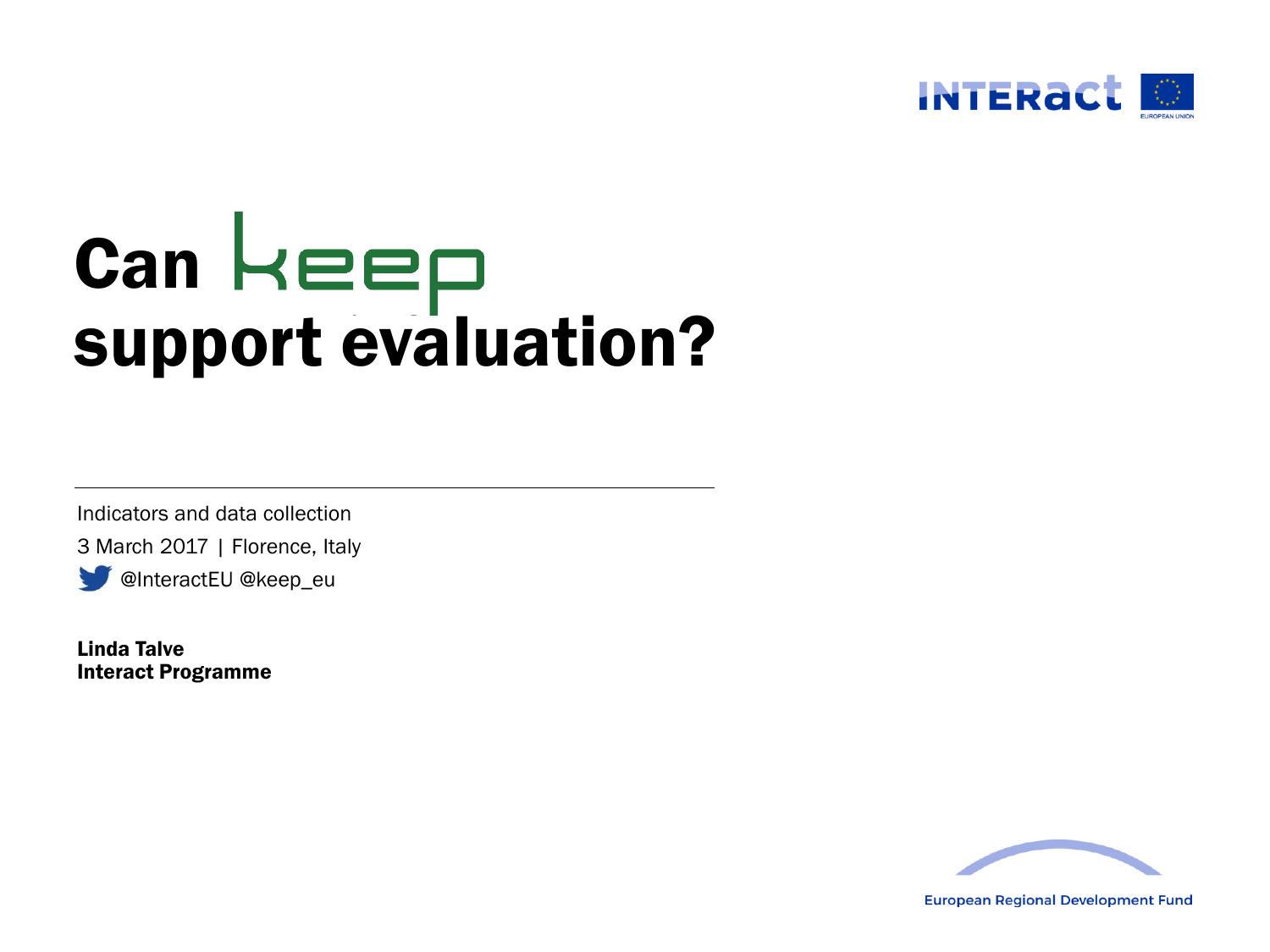### KEEP: Online data on Interreg and ENI

#### New user interface of KEEP launched in December 2016

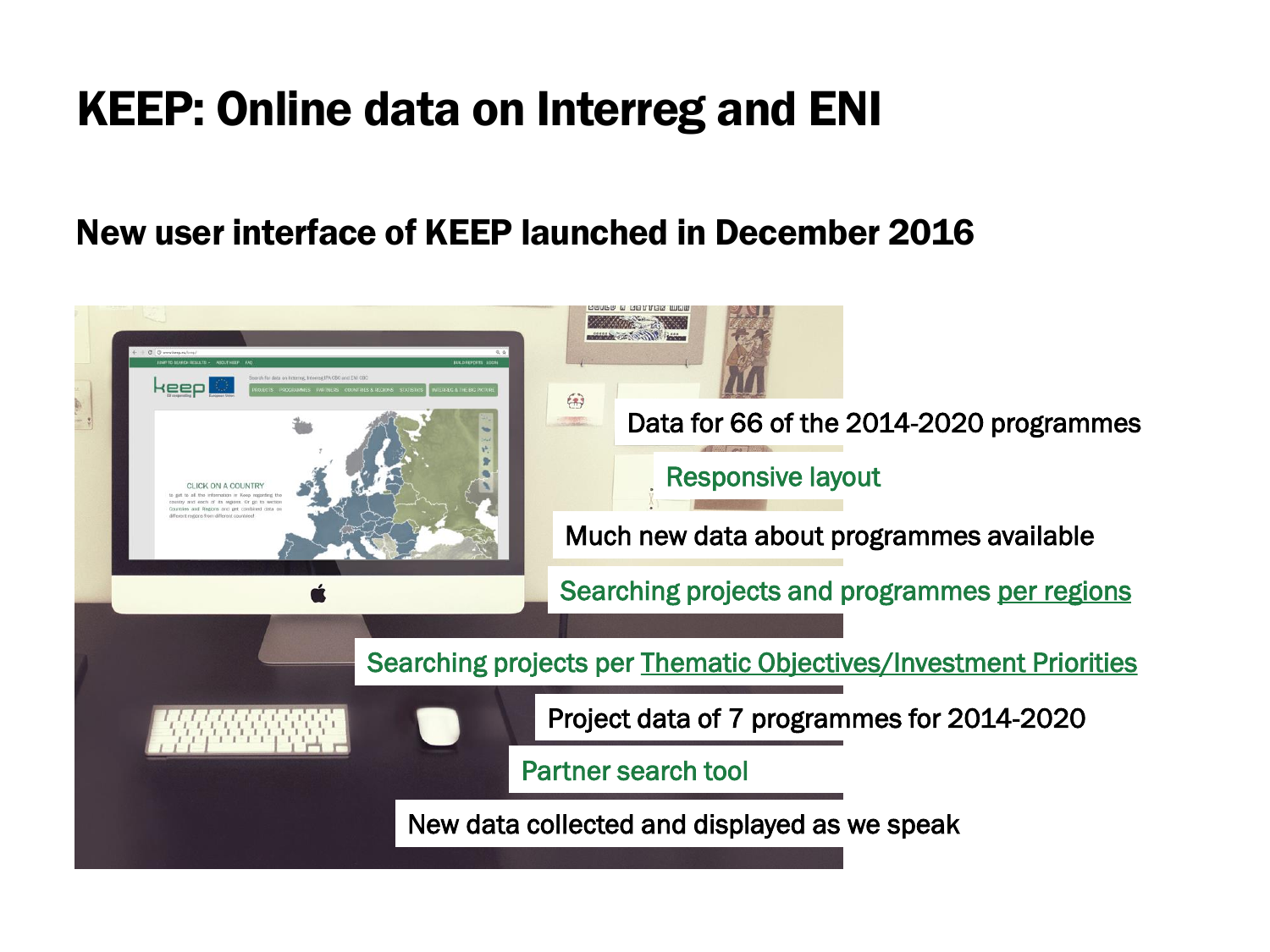#### KEEP: Programme data

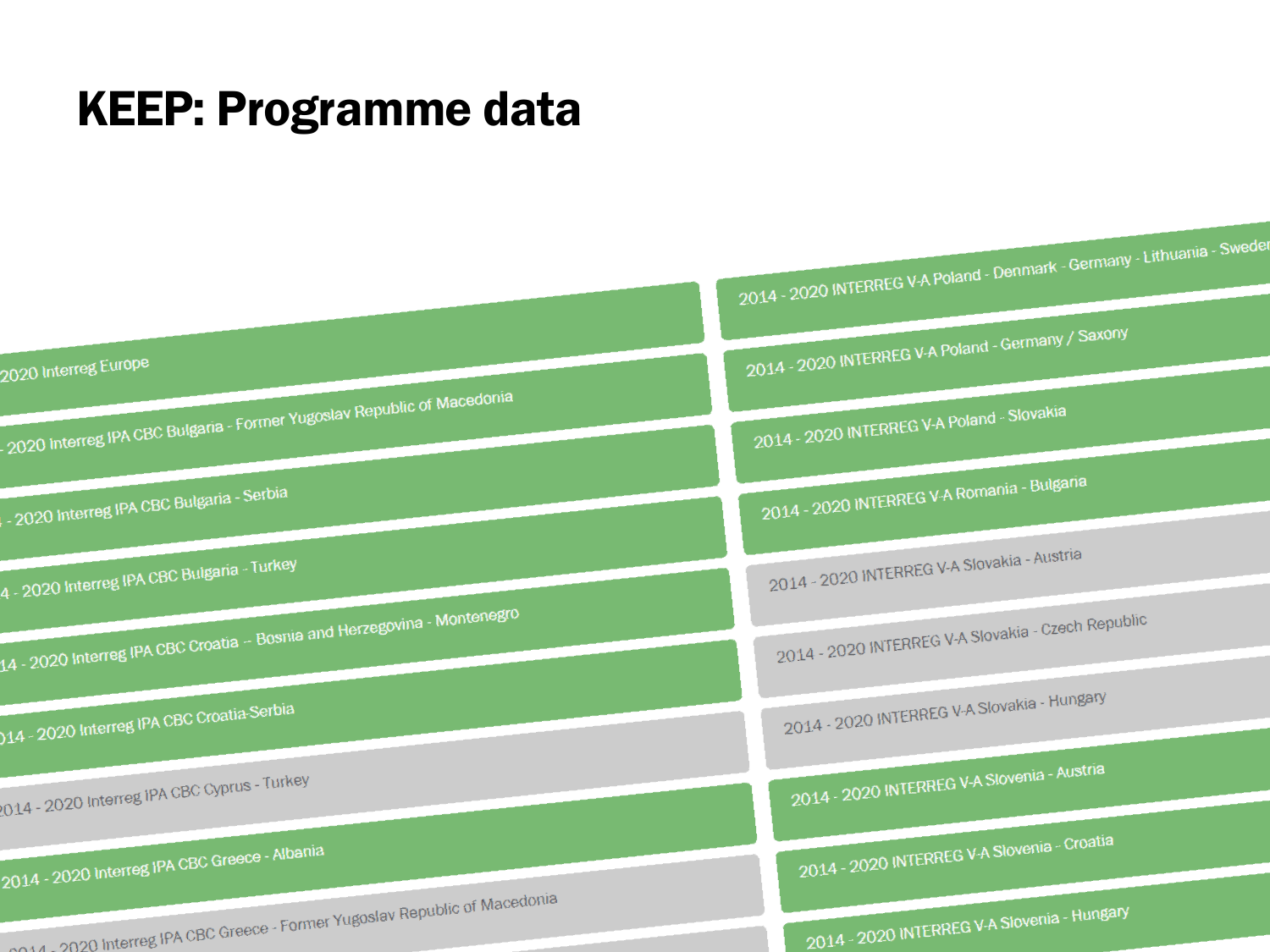#### Find in KEEP / Programmes:



#### Look for the programme MED 2007-2013. What is the percentage of its projects that are featured in KEEP?



Answer: 100 %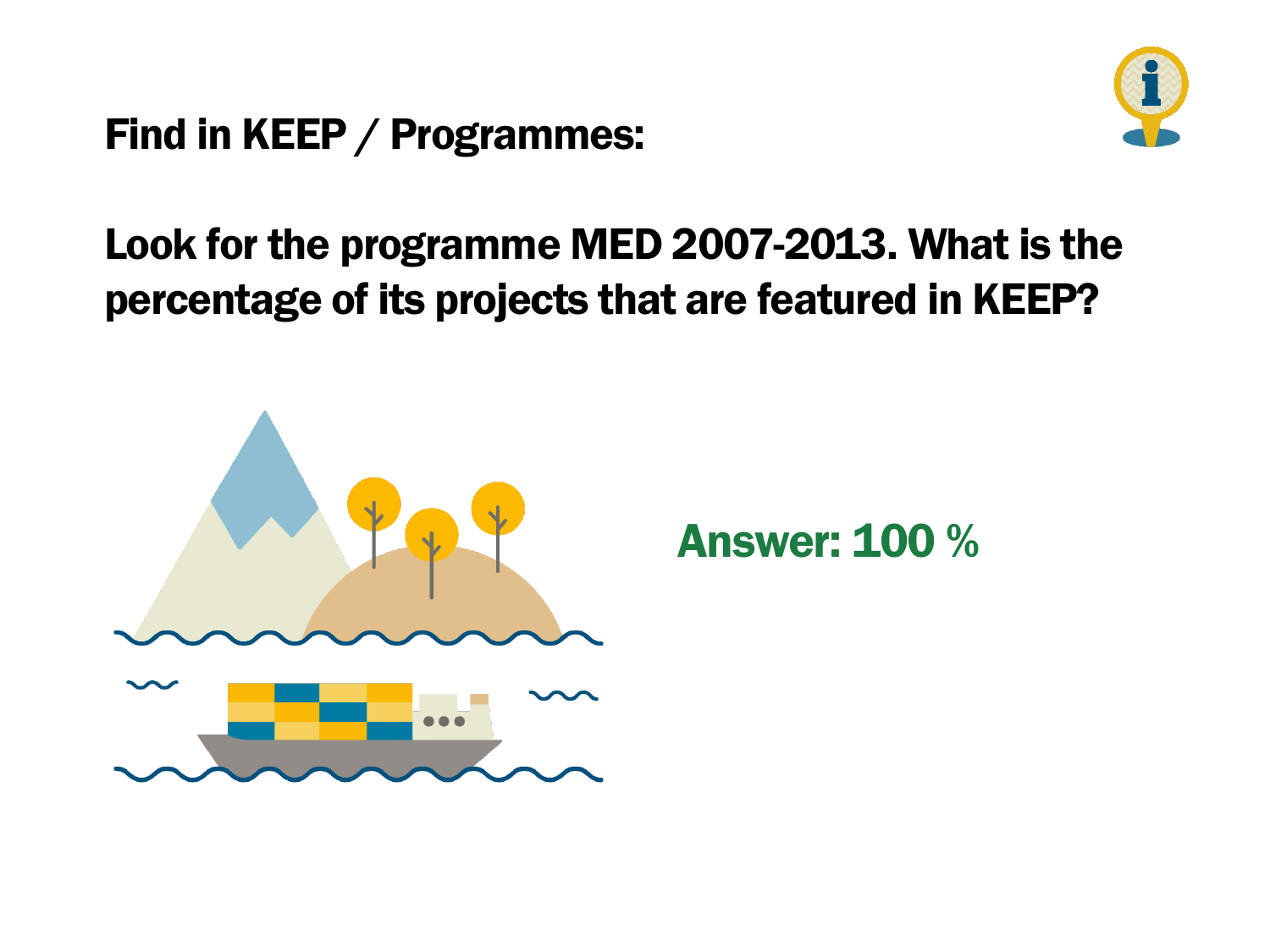Find in KEEP / Projects:



#### How many projects are there so far in KEEP for the period 2014-2020 in Interreg, Interreg-IPA cross-border and ENI cross-border?



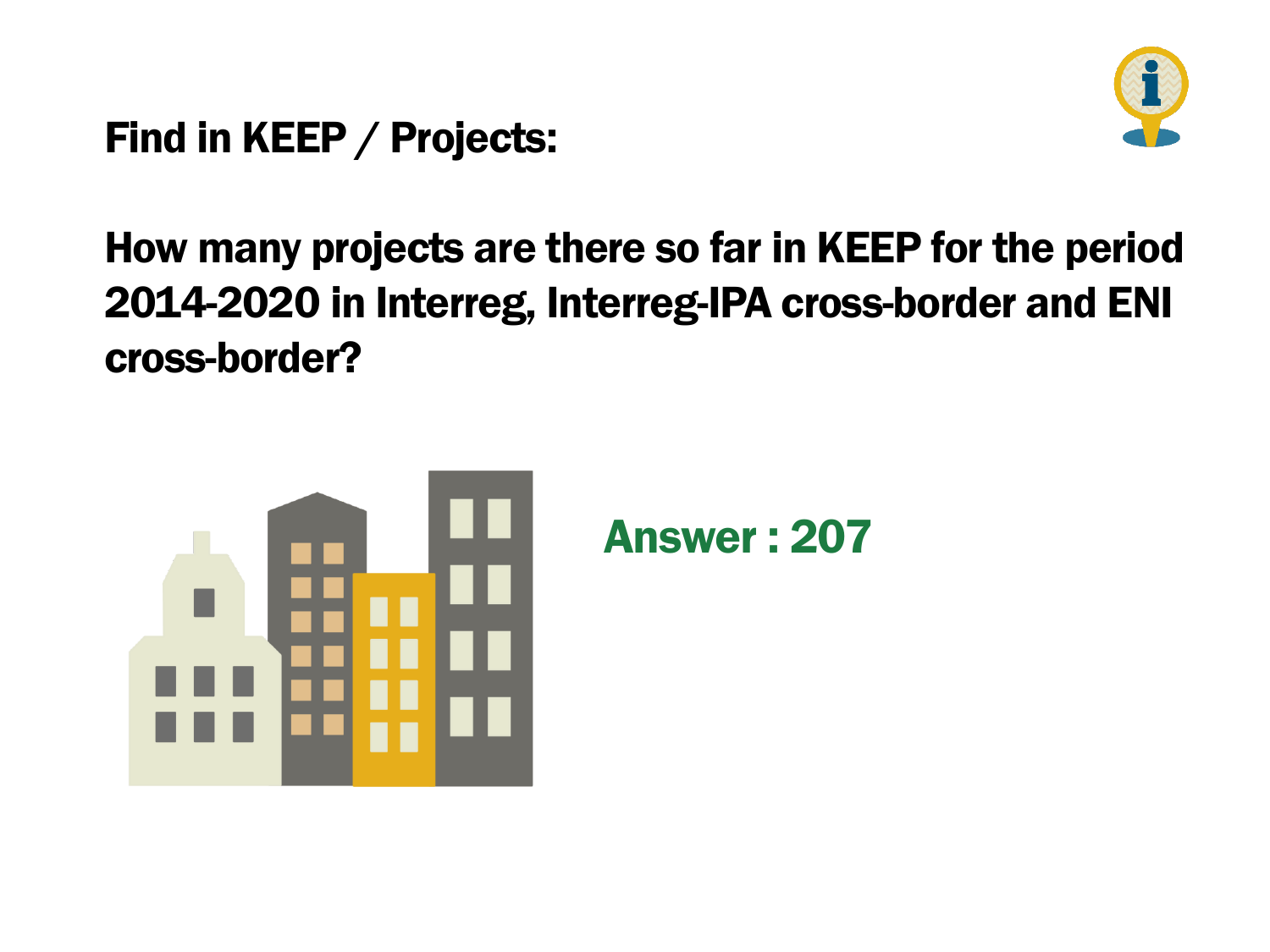Find in KEEP / Projects



1. Find the networking projects from period 2007-2013 classified in KEEP as 'Clustering and economic cooperation' with partners in the Netherlands. How many are there? Answer: 9 projects

2. What was the average budget of these projects?



Answer: 1,381,045 €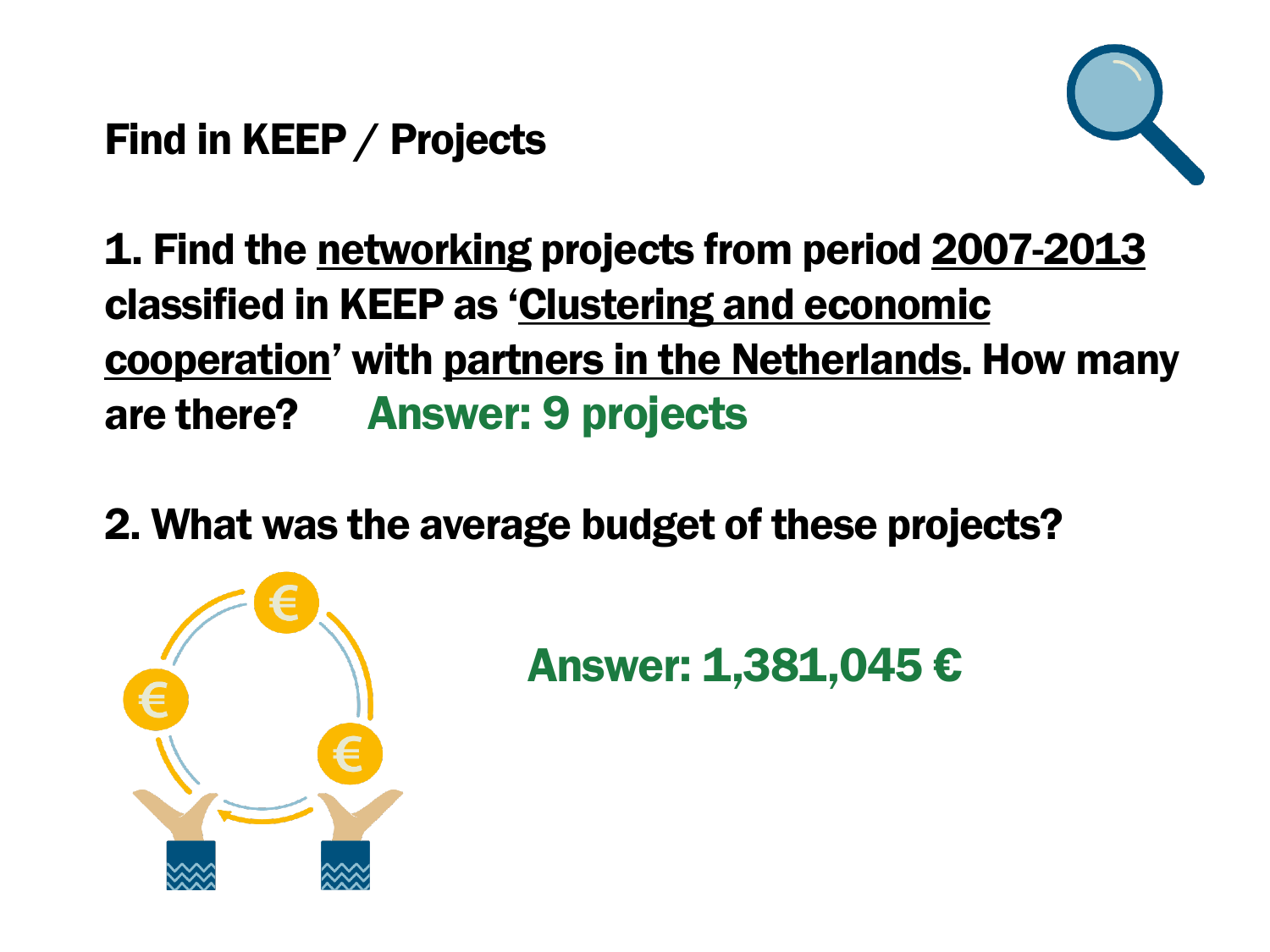#### What's to come

- Fine-tuning of website and procedures
	- New output library
	- Automatic thematic assignment
	- Pre-formatted links
	- Automatic language assignment and one landing page per EU language + Norwegian
- Data collection
- **Search for new functions**

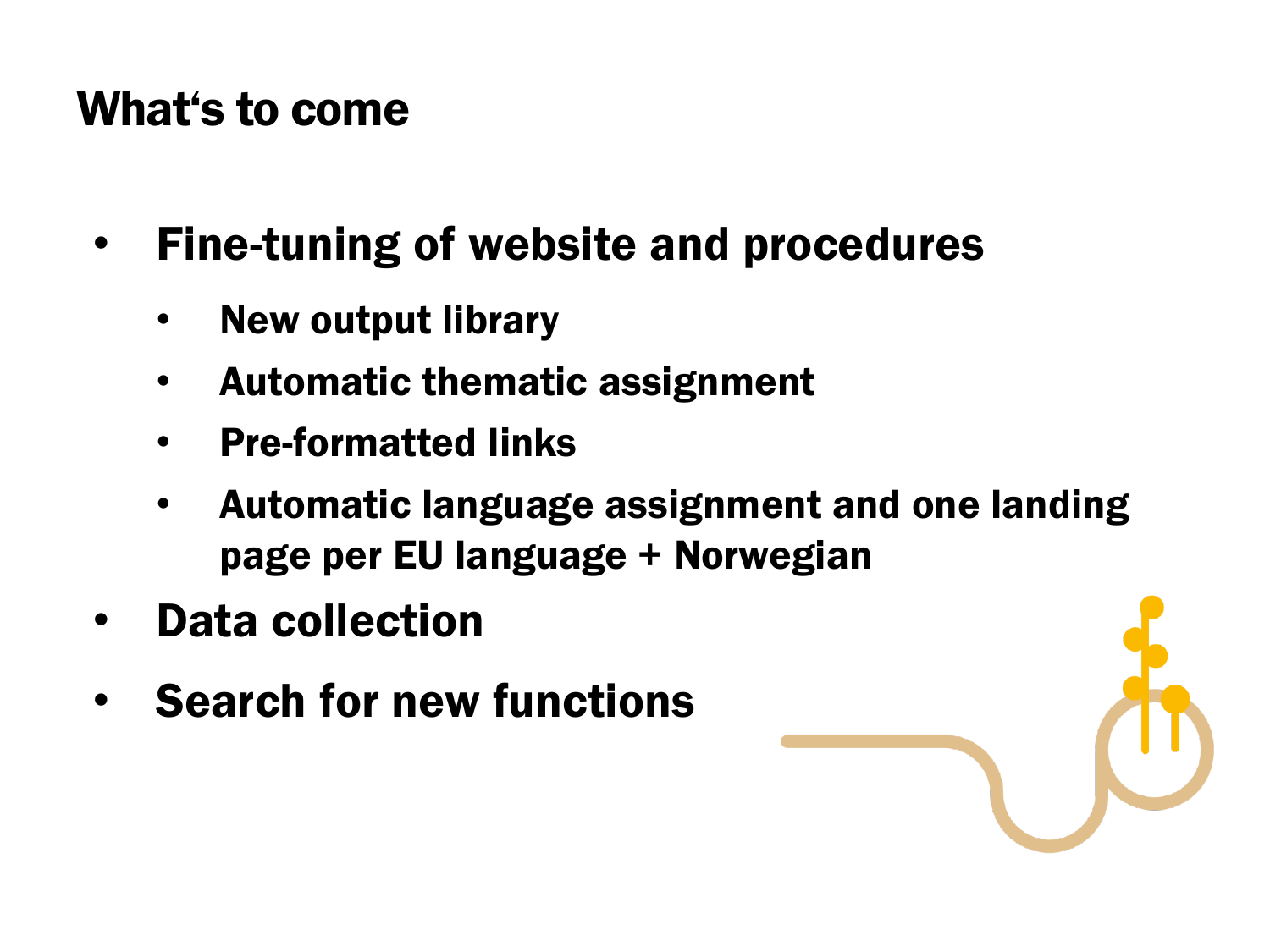#### Discuss in tables:

#### What kind of data would be needed in KEEP to support the programmes in the evaluation work?